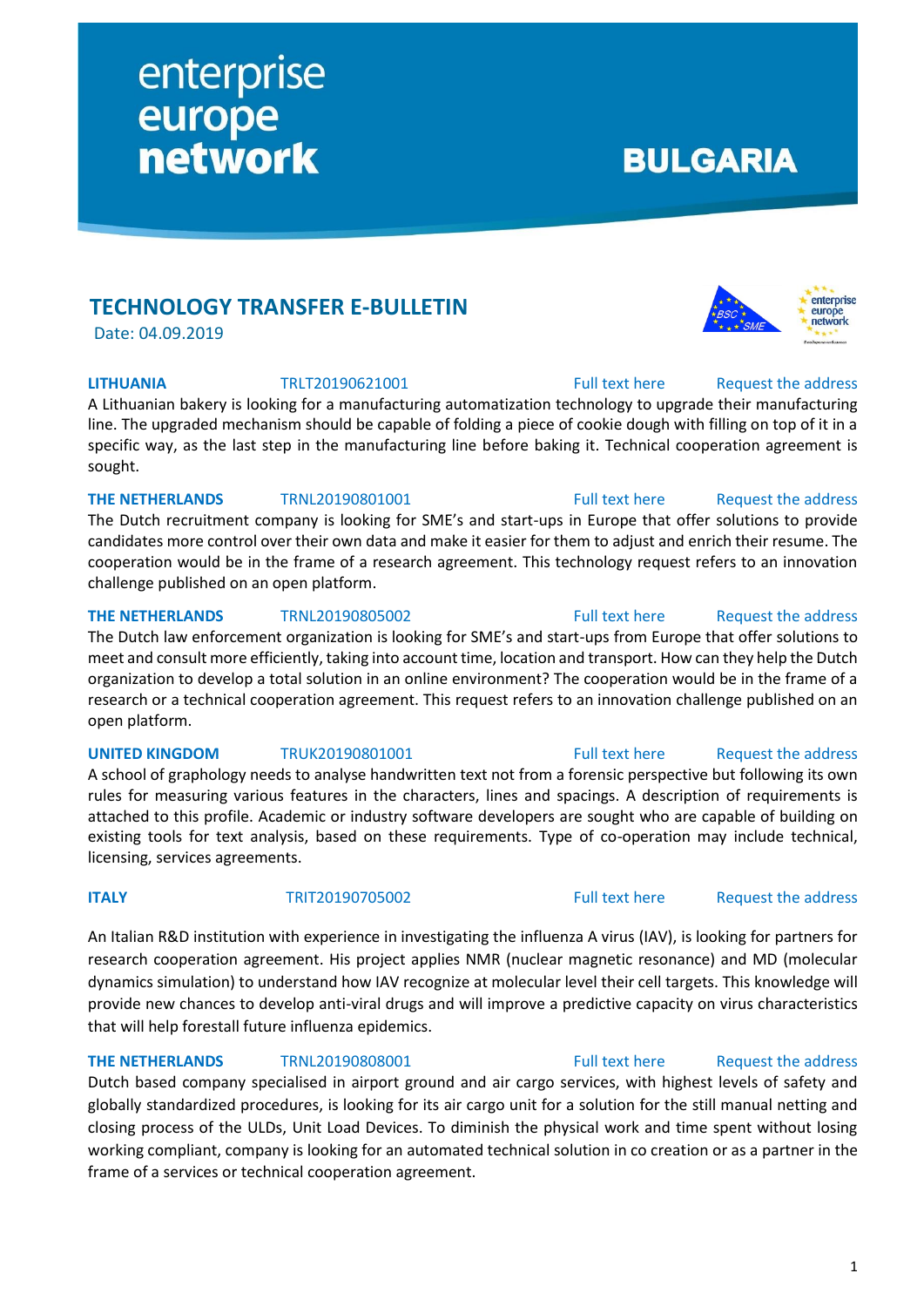## **THE NETHERLANDS** TRNL20190827001 [Full text here](https://een.ec.europa.eu/tools/services/PRO/Profile/Detail/9d0b911c-ae50-4923-8080-b7dbdb668811) Request the address

A worldwide operating Dutch consultancy and engineering company is looking for digital tools that could be integrated into one solution to increase efficiency of inspection of assets in infrastructure. Partners are sought for joint development in the frame of a services agreement. This Technology Request refers to an innovation challenge published on an open platform and all Expressions of Interest will be redirected to this platform.

FINLAND TRFI20190820001 [Full text here](https://een.ec.europa.eu/tools/services/PRO/Profile/Detail/29689a1e-178c-489e-a402-7aea42a9ae14) Request [the address](http://www.een.bg/index.php?option=com_rsform&formId=13)

A Finnish SME is looking for technologies for harvesting seaweed and algae, especially blue-green algae, from the oceans. The company is looking to use marine biomass as raw-material in their neo-ecology biorefinery plant. Their target is to both solve the environmental problem of eutrophication of waters and exploit biomass in a sustainable way. The expected partnership model is a license agreement or technical cooperation agreement.

## **THE NETHERLANDS** TRNL20190805001 [Full text here](https://een.ec.europa.eu/tools/services/PRO/Profile/Detail/4d2883c5-767a-4958-833d-d65edc2fd032) Request [the address](http://www.een.bg/index.php?option=com_rsform&formId=13)

A Netherlands based worldwide operating medical device producer is looking for an alternative for polytetrafluoroethylene (Teflon) to create a super low friction inner surface in delivery catheters. The requested solution should be inexpensive and must meet strict medical requirements. The company is looking for a collaboration with industrial partners or research and development groups and envisions a license agreement or a technical cooperation agreement.

## **BELGIUM** TRBE20190724001 [Full text here](https://een.ec.europa.eu/tools/services/PRO/Profile/Detail/96804397-2401-431e-aa9c-48965212ae8a) Request [the address](http://www.een.bg/index.php?option=com_rsform&formId=13)

A Brussels-based SME would like to expand its activities in the field of solar energy with the development of a wireless solar panel. They want to enter into a research cooperation agreement with a technology partner that can offer laser or induction technologies that can be integrated to the cells part of solar modules to run the electrical part of the photovoltaic technology.

## **LITHUANIA** TRLT20190715001 [Full text here](https://een.ec.europa.eu/tools/services/PRO/Profile/Detail/3b0c1ca4-0104-4c55-ae93-09426c37b799) [Request the address](http://www.een.bg/index.php?option=com_rsform&formId=13)

Lithuanian herb processing plant specializes in manufacturing tea made of wild flora. Raw material might be contaminated with physical and biological agents. In particular, some herb leaves have millimeter-size insect eggs on them, which hatch when the leaves are already packed in tea bags. A technology which removes contaminated leaves from the production line is sought. Technical cooperation agreement is sought.

A German waste management association seeks a water turbine that is suitable for fluctuating water volumes and flow rates. The turbine is to be installed at a landfill site. The electricity produced should be fed into the public grid. A partner is sought who can provide a suitable turbine within a commercial agreement with technical assistance.

A Spanish public body is looking for industrial partners or research institutions who can develop and implement an e-infrastructure with the capability to spatially integrate and manage several environmental online data coming from online storage platforms as well as other sources of information. This cloud based system will store, manage, maintain and offer possibilities of exploitation of the information collected. Partners are sought for technical cooperation agreement.

## **CYPRUS** TOCY20190805001 [Full text here](https://een.ec.europa.eu/tools/services/PRO/Profile/Detail/51101e5e-9827-4df6-a8e4-12cb0ccd315b) Request the address

Cypriot healthcare service provider SME has developed a platform that delivers near time diagnostic ECG services, certified ECG analysis reports and a wide range of cost-effective cardiac diagnostic and monitoring services such as alerts and devices management. The SME is looking for healthcare service providers (hospitals and doctors) for utilising the platform and for intermediary SMEs that can promote the platform along with its services under commercial agreement with technical assistance.

## **SPAIN** TRES20190616001 [Full text here](https://een.ec.europa.eu/tools/services/PRO/Profile/Detail/5b9167ec-a94d-4849-9b8d-6a255278467b) Request the address

## **GERMANY** TRDE20190829001 [Full text here](https://een.ec.europa.eu/tools/services/PRO/Profile/Detail/b0df3bbe-149f-4289-932d-ddbd7047769c) Request [the address](http://www.een.bg/index.php?option=com_rsform&formId=13)

2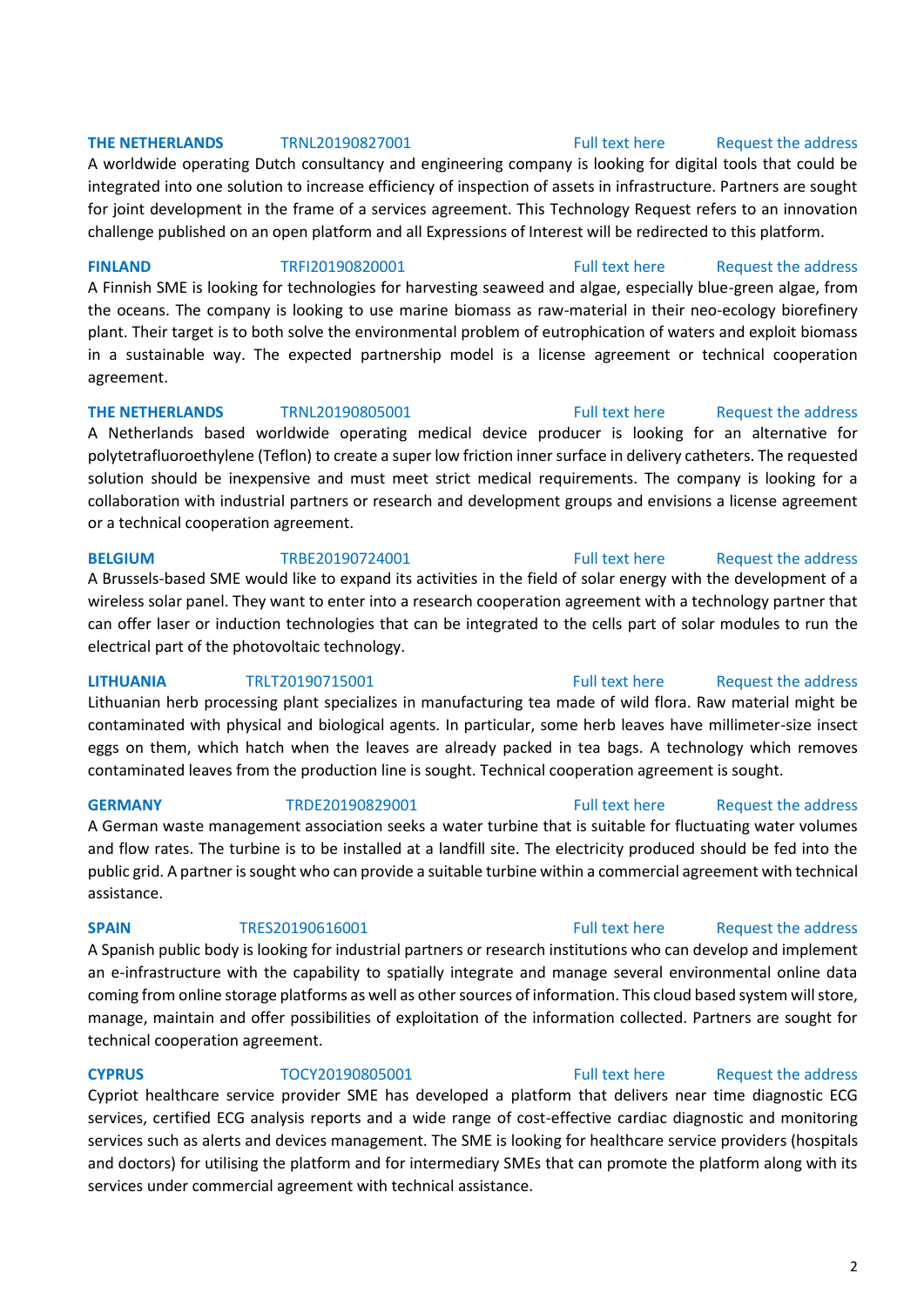A Czech research centre is looking to join a consortium within a European research project. The research team can contribute their expertise in photo/catalytic nanomaterials that are used for the removal of antibiotics from wastewater. Research cooperation agreement is envisaged.

**CZECH REPUBLIC** TOCZ20190802002 **[Full text here](https://een.ec.europa.eu/tools/services/PRO/Profile/Detail/1bd5fa0e-f94c-4572-8c06-9ca4856e02ae)** Request the address A Czech research centre is looking to join a consortium within a European research project. The research team can contribute their expertise in the field of biomaterials. Research cooperation agreement is envisaged.

**SPAIN** TOES20190716001 [Full text here](https://een.ec.europa.eu/tools/services/PRO/Profile/Detail/67df6616-0c96-4aa3-b6c8-84d7f31ff998) Request the address Spanish consortium of biomedical research centers is offering under license or joint venture agreements a device (external or integrated within a monitoring apparatus) that provides doctors with a disruptive way to integrate, analyse and visualize cardiovascular and respiratory signals. It provides new information such as pleural pressure (without further invasive device) or fluid response prediction for all patients. Main market is intensive care units, surgery and chronic diseases monitoring.

**UKRAINE** TOUA20190719001 [Full text here](https://een.ec.europa.eu/tools/services/PRO/Profile/Detail/130d7caa-de47-4e22-9701-97192f78574d) Request the address The Ukrainian University has developed nano-hybrid materials created on the basis of polymer matrices that react to external stimuli (pH or temperature), become a trend of modern biotechnology. At present, such hybrid systems are considered as promising carriers for targeted delivery of drugs in malignant tumors, specifically for chemo- and photodynamic antitumor therapy. The University seeks research cooperation, license or a joint venture agreements with interested partners.

**GREECE** TOGR20190726001 [Full text here](https://een.ec.europa.eu/tools/services/PRO/Profile/Detail/422d048c-7675-47ed-9139-e5f618cf278a) Request the address A Greek SME that deals with advanced nanomaterial engineering in order to create new types of glass products, has developed an innovative electrochromic glass for cost effective lighting control. The company wishes to collaborate either with partners from the building sector under a license agreement and/or a manufacturing

**SWITZERLAND** TOCH20190812001 [Full text here](https://een.ec.europa.eu/tools/services/PRO/Profile/Detail/686a036e-5a2b-4df4-bcd4-dd21389480fe) Request the address

agreement, or with investors under a financial agreement.

An interdisciplinary Swiss research centre offers to test products at different stages of development for senior citizens' private homes and/or care institutions. The products will be tested over a period of 3-6 months in actual living environments of elderly end-users. The research centre will collect data regarding user-friendliness and technology acceptance to identify the needs and obstacles regarding the product and improve market opportunities of partners. A research cooperation is sought.

**GERMANY** TODE20190725001 [Full text here](https://een.ec.europa.eu/tools/services/PRO/Profile/Detail/795bc9f2-eccd-42b1-8152-4d1dd0ab74f2) Request the address

A German start-up developed a software platform for online sales of food directly from producers or growers. The start-up is looking for licensees for the online platform in European countries.

An Austrian company developed the first energy storage system based on a stationary, safe and absolutely environmentally friendly saltwater battery technology. The reliable and easy-to-use system is applicable for residential, off-grid, micro-grid and industrial utilizations (agriculture, hotels, manufacturers, public buildings,...). The integrated energy management system regulates and records energy in- & outflows. The company is looking for license- and technical cooperation agreements.

## **AUSTRIA** TOAT20190812001 [Full text here](https://een.ec.europa.eu/tools/services/PRO/Profile/Detail/cb1c9d44-143d-4242-9e07-72cb130cd51c) [Request the address](http://www.een.bg/index.php?option=com_rsform&formId=13)

## **LATVIA** TOLV20190313001 [Full text here](https://een.ec.europa.eu/tools/services/PRO/Profile/Detail/a82d2260-d841-4c49-9bc9-32f45c260bdc) Request the address

An institute from Latvia has developed a technology for automatic cleaning of solar panels. Technology relates to electrical engineering, namely - to semiconductor devices formed as panels, that convert solar energy into electrical. Technology has been designed to increase the efficiency of work of solar cells. Institute is looking for commercial agreement with technical assistance.

## 3

## **CZECH REPUBLIC** TOCZ20190802001 [Full text here](https://een.ec.europa.eu/tools/services/PRO/Profile/Detail/2844c09d-a607-4f90-91f3-135b46cc5026) Request the address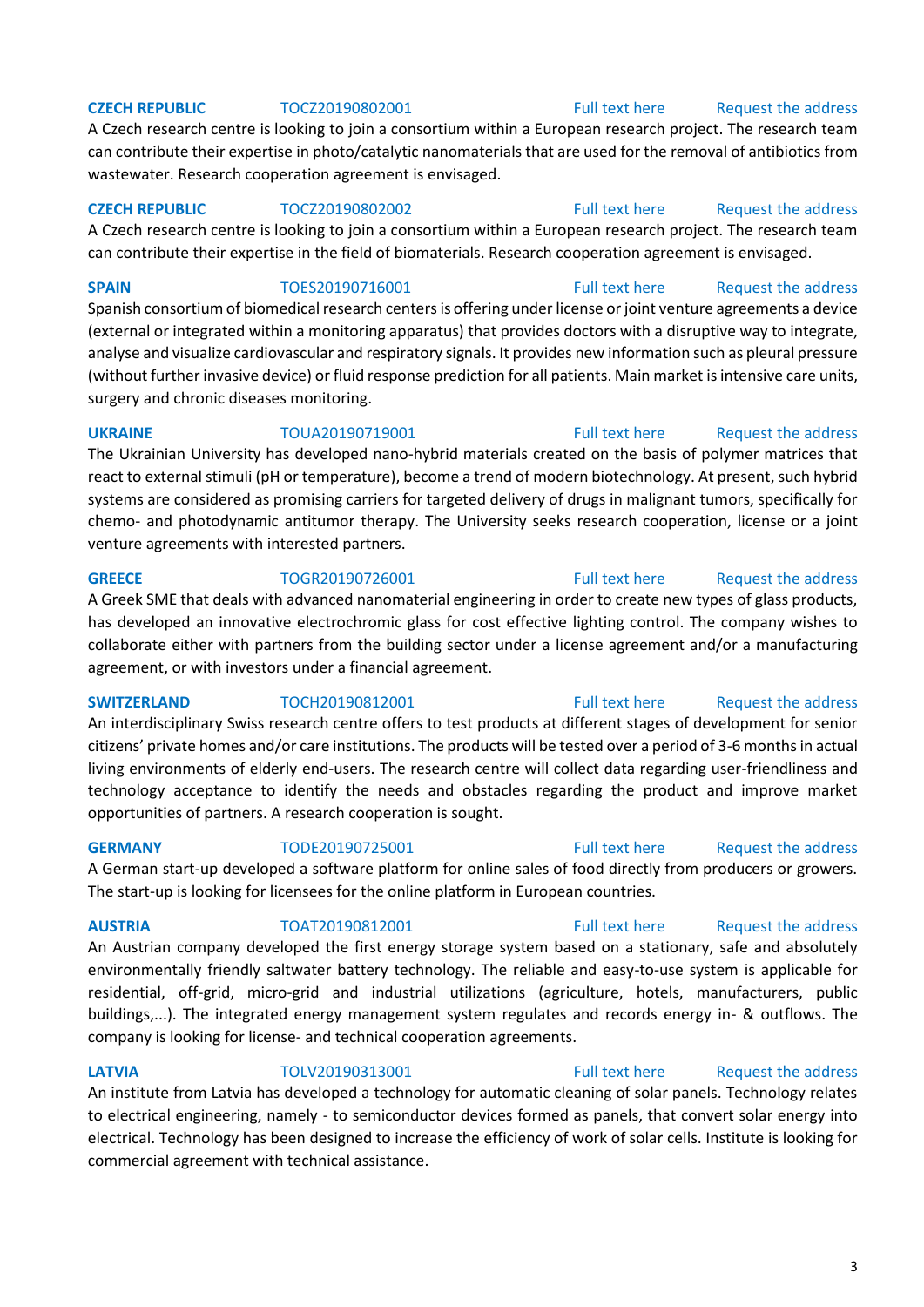## **FRANCE** TOFR20190809001 [Full text here](https://een.ec.europa.eu/tools/services/PRO/Profile/Detail/506cdd65-0222-4a3a-bb21-452132d4530b) Request the address

The French SME designs and manufactures a new generation of miniature, high-performance and high-quality antennas for space applications using SmallSats. The company has developed compact and lightweight new S, X and all GNSS (Global Navigation Satellite System) bands antennas and is looking for space agencies, universities, space suppliers for technical or R&D cooperation in the development or improvement of antennas.

**UNITED KINGDOM** TOUK20190801001 [Full text here](https://een.ec.europa.eu/tools/services/PRO/Profile/Detail/d61303ef-bd2c-4e5b-a62e-aeaeb5e4423b) Request the address A UK-based SME has developed a novel formulation of well-characterised chemical entities that renders cancer cells resistant to range of targeted cancer treatments vulnerable to these treatments again. In addition it also works as a therapy in a range of tumours in its own right. The SME is looking to partner with larger pharmaceutical companies for first in human and clinical trials. It is envisaged that the partnership will be either a joint venture or a licensing agreement.

## **POLAND** TOPL20190805001 [Full text here](https://een.ec.europa.eu/tools/services/PRO/Profile/Detail/a7559306-c413-409b-9c86-7003ac0c24fd) Request the address

A university-based team of scientists from Poland specialised in packaging technologies has developed a cardboard packaging material with a layer of heat-insulating foam. It is ideal for the food service industry as it absorbs excess moisture, preserves temperature, freshness and overall quality of food products, e.g. of takeaways. The scientists are interested in further development and implementation of the packaging material, therefore they are offering technical cooperation agreement.

## **GERMANY** TODE20190805001 [Full text here](https://een.ec.europa.eu/tools/services/PRO/Profile/Detail/1ff112b4-5a69-4e27-ab7d-ef18fd995c05) Request the address

A German SME, active as distributor and local service partner of electronic devices, has developed hardware architecture which hinders the execution of malware and enables hereby the search for the producer. The system offers several advantages in comparison with state of the art malware detection software systems. The SME is searching for production licensees.

**SPAIN** TOES20190806001 [Full text here](https://een.ec.europa.eu/tools/services/PRO/Profile/Detail/2e655618-415d-48af-9918-b9ce639c46af) Request the address

A Basque (Spain) biopharmaceutical SME is currently running clinical trials in phase I/II for two different clinical indications (Acute Spinal Cord Injury-SCI and Acute Respiratory Distress Syndrome-ARDS) using a proprietary innovative stem cell therapy technology platform. They are looking for pharma companies interested in licensing the technology and investors interested in financing the company for further development of the clinical phases. A technical collaboration is also envisaged.

A small UK consultancy has extensive know-how in replacing moulded vehicle parts with natural fibre composites. Its associates supply to well-known car brands but the whole field is still emergent so that the company offers many new products in the automotive, rail, aviation fields under commercial agreements with

technical assistance.

This UK start-up works with entrepreneurial companies, both large and small, to bring disruptive new products to market. Their multi award-winning micropump platform coupled with excellent development support enables their industrial, environmental and defence partners to develop new products that need tight pressure or vacuum control. Joint developments would include technical cooperation or commercial agreement with technical assistance, and licensing.

**UNITED KINGDOM** TOUK20190725001 [Full text here](https://een.ec.europa.eu/tools/services/PRO/Profile/Detail/7b4e52aa-77b7-4e83-a5f7-375af5f34613) Request the address

The UK SME has developed a real-time energy mapping system, which combines data collection utilities, backoffice database design and implementation, and web-server interface programmes. These combine to provide web-pages with a visual front end to systems dedicated to energy-saving solutions. The company offers its expertise to join consortia for new H2020 bids and to reutilize the product from earlier H2020 projects for new bids/EU projects.

## 4

## **UNITED KINGDOM** TOUK20190830001 [Full text here](https://een.ec.europa.eu/tools/services/PRO/Profile/Detail/e248b370-d831-47be-9773-4b53f8b93969) Request the address

## **UNITED KINGDOM** TOUK20190820001 [Full text here](https://een.ec.europa.eu/tools/services/PRO/Profile/Detail/282a2826-1a19-446b-a5fb-bdeec74a798c) Request the address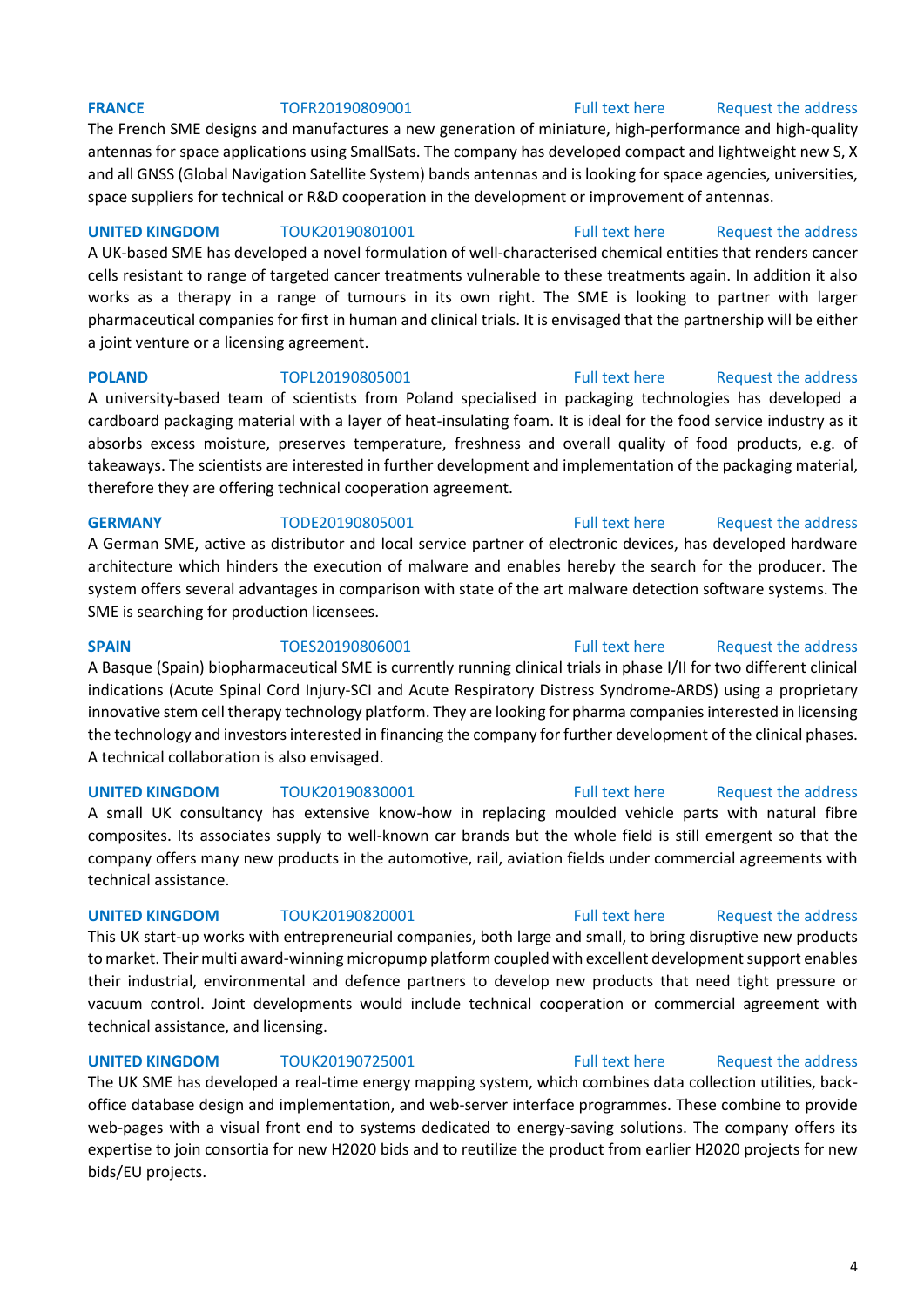## **UNITED KINGDOM** TOUK20190726001 [Full text here](https://een.ec.europa.eu/tools/services/PRO/Profile/Detail/509c01c2-33e4-4eb6-bd64-5a5620041b62) Request the address

The UK SME has developed a mobile app to encourage users to be more aware of their energy use and encourage more efficient energy consumption. Energy use and savings can be compared with other linked app users. This comprises of data collection utilities, back-office database design and implementation, and mobile application. The company offers its expertise to join consortia for new H2020 bids and to reutilize the product from earlier H2020 projects for new bids/EU projects.

## **ITALY TOIT20190725001** [Full text here](https://een.ec.europa.eu/tools/services/PRO/Profile/Detail/1bfad082-5eaa-4c75-9c7d-08afc61ad0f7) Request the address

An Italian startup has developed an innovative steam engine that can use waste heat or heat directly produced from renewable energy sources, like biomass. The new steam engine is featured by a high efficiency (up to 30%) and a reduction of CO2 emission. The company is looking for financial agrement and collaboration with engineering and manufacturing companies for the final development and commercialization via a joint-venture or technical co-operation agreement.

**GERMANY** TODE20190730001 [Full text here](https://een.ec.europa.eu/tools/services/PRO/Profile/Detail/74c5303c-1898-41ec-a8df-b9d6dde5671a) Request the address A German company specialised in water quality control technologies has developed a novel ion-selective sensor system with WiFi-function for the continuous online control of (process) water hardness. The sensor system includes immediate signaling of deviations/exceedance of critical values and automatic softening adjustment and optimization. It is possible to expand the sensor to monitor other parameters e.g. heavy metals or nitrate. The company seeks commercial/technical cooperation agreements.

UK company has developed an interactive digital platform for people from all ages and backgrounds to share their stories online so that they can be coached and empowered. They are looking for partners who can help with research with different target groups. Ideal partners can be universities, coaching companies, public health organisations. They are primarily interested in research cooperation agreement or commercial agreement with technical assistance.

A Dutch SME is a producer of single photon detector systems. The detection principle is based on the transition of a nanowire from the superconductive to the resistive state upon the absorption of a single photon. Main advantages are unparalleled detection efficiencies and superior speed, time resolution and signal-to-noise ratio. The SME is interested in commercial agreements with technical assistance to companies interested in codeveloping dedicated photon detectors for their application.

A Brussels SME that offers a flexi thin solar film concept is interested in joining a consortium to develop a project proposal under the H2020 call LC-SC3-RES9-2020 'Next generation of thin-film photovoltaic technologies'. Deadline: 11 December 2019. The Brussels SME is specialized in offering EPC (Engineering, Procurement and Construction) services for the installation of flexible thin solar films and is looking to develop a business case and exploitation strategy for this technology.

A German university developed a process for weft insertion via rotary rollers in knitting processes. Applications are in weft feeding in warp knitting machines. Advantages include faster processing at lower process costs. The university offers license agreements to partners from the textile industry.

## **GERMANY** TODE20190815001 [Full text here](https://een.ec.europa.eu/tools/services/PRO/Profile/Detail/a9066d9c-111f-4793-a7ed-78c0c97d9c1e) Request the address

A German start-up offers a biotechnological tool-box for an environmentally friendly agriculture. It is able to characterize the effect of bioactive substances/biostimulants on crop plants. It is evaluating plant defense response after simulated pathogen attack and growth parameters, e.g. fresh weight/fruit yield . It can be used to screen for interesting new biostimulants products. Plant breeder/biostimulant manufacturers are sought for research cooperation.

## 5

## **UNITED KINGDOM** TOUK20190716002 **Full text here** Request the address

## **GERMANY** TODE20190815002 [Full text here](https://een.ec.europa.eu/tools/services/PRO/Profile/Detail/4eaf3ace-1c69-40c9-82ce-c6ddc7e8d2ca) Request the address

## **THE NETHERLANDS** TONL20190726001 [Full text here](https://een.ec.europa.eu/tools/services/PRO/Profile/Detail/f61e8dba-62a9-420b-90c4-5658f7f4ea7a) Request the address

**BELGIUM** TOBE20190731001 [Full text here](https://een.ec.europa.eu/tools/services/PRO/Profile/Detail/37a17853-166e-4733-a065-a15100c21966) Request the address